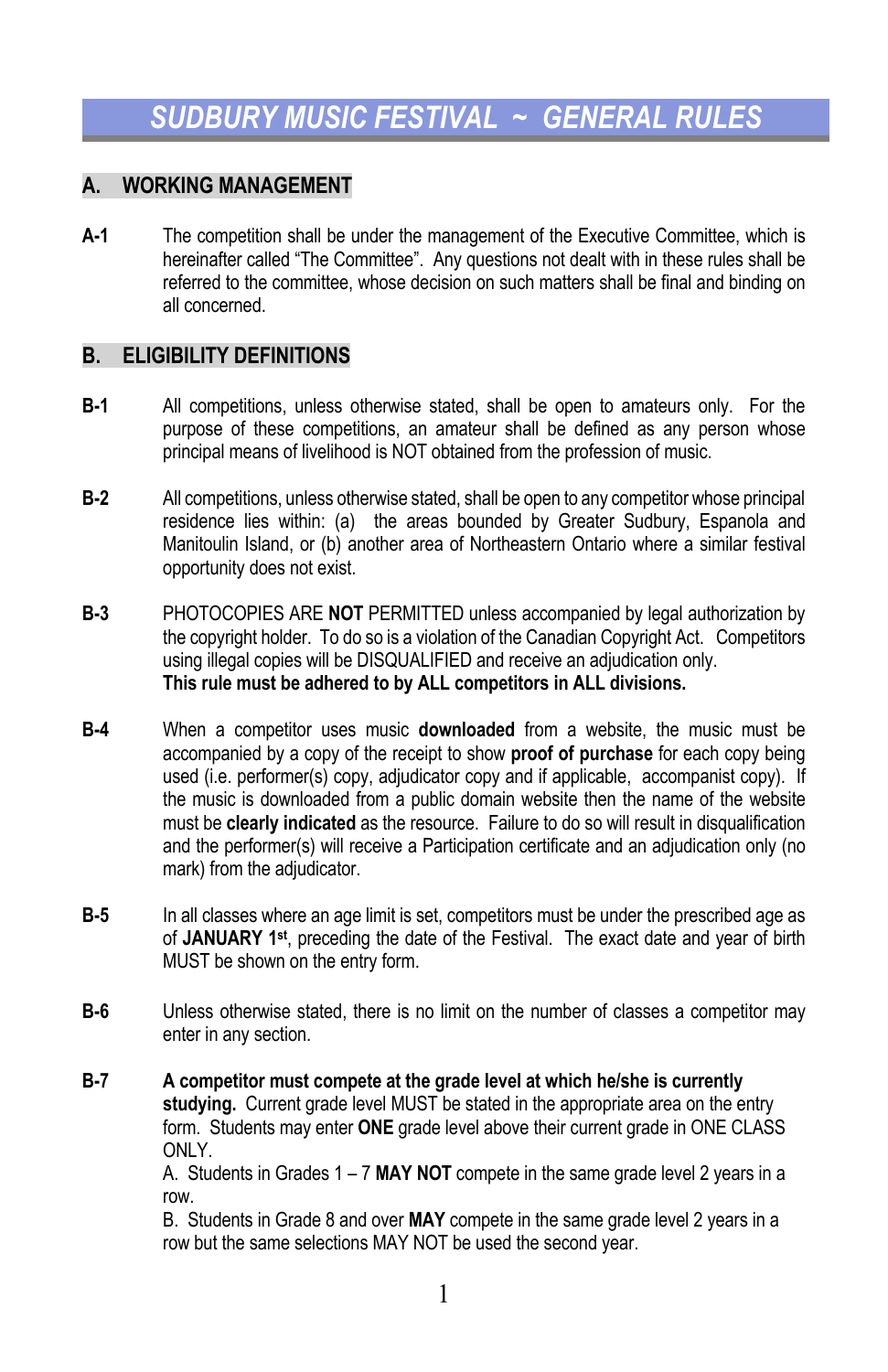- **B-8** In all 'Quick Study' classes, test pieces will be available at the Festival Office 48 hours prior to the competition. Competitors may be asked to purchase their copy.
- **B-9** The piano category BEGINNER is for students playing at Beginner level ONLY. Students who meet the age criteria, but who are already studying at the Conservatory Grade levels **may not** enter the BEGINNER classes.
- **B-10** All 'Solo' class pieces must be memorized unless otherwise stated. Where a specified edition of a test piece is indicated in the Syllabus, the original music will be provided to the Adjudicator by the Festival.
- **B-11** Competitors entering 'Original Composition' classes must create and organize the performance of their own original music. Assistance may be given in the transcribing of the music for Junior and Intermediate students ONLY. Please see the composition guidelines located in the syllabus for requirements of each level.
- **B-12** Competitors requiring accompaniment must provide and pay for their own accompanist.
- **B-13** In string classes for **Juniors**, competitors may have their instruments tuned by a teacher or other person.
- **B-14** A minimum of eighty percent of all competitors in orchestras and bands must be bona fide members of their respective organizations.
- **B-15** All competitors of Church groups and choirs must be bona fide members of their respective organizations.
- **B-16** Conductors may be professional or amateur. Conductors may conduct any number of organizations in the same class or otherwise, but MUST NOT sing with their choirs, nor play with their orchestras or bands.
- **B-17** In choral classes the minimum of voices required to compete is 13 unless otherwise stated.

#### **"OWN CHOICE" GUIDELINES:**

- **B-18** Competitors in 'Own Choice' classes must write specific, complete titles, composer names and actual performance times on the entry form. PLEASE ENSURE THAT TITLES AND COMPOSER NAMES ARE SPELLED CORRECTLY.
- **B-19** 'Own Choice' selections are to be chosen from the current RCM or Conservatory Canada syllabi or the selection may be another work of equal difficulty and length for the grade level represented. If a work is questioned, the adjudicator's recommendation will be final. (keep in mind that students in Grade 6 and above are eligible to be nominated to the Provincial Competitions. Selections for Provincials MUST be from the current RCM or ConCan syllabi.)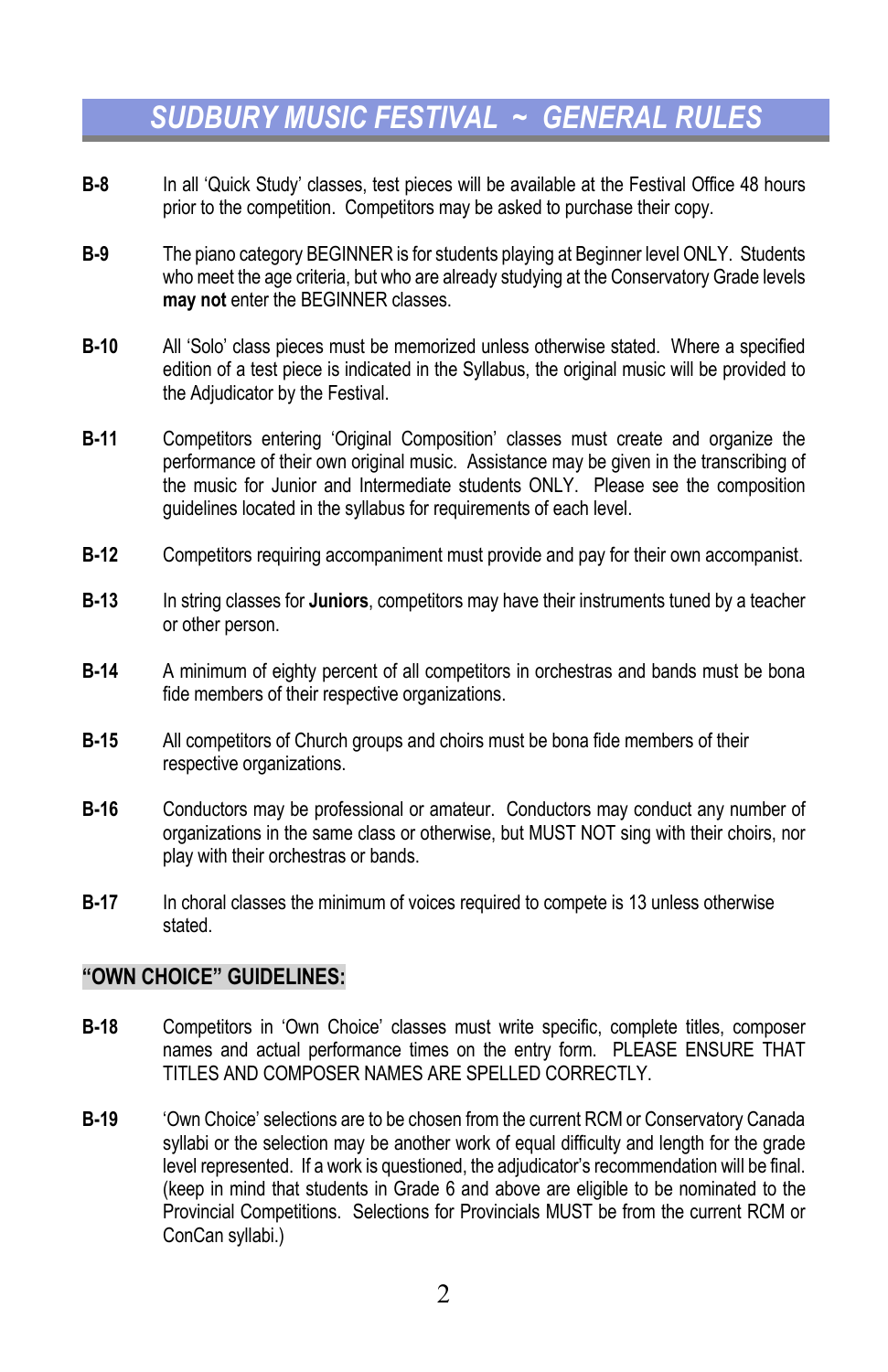- **B-20** In the event a discrepancy in grade levels occurs between syllabi then the committee will deem the current syllabus authoritative.
- **B-21 Competitors in 'Own Choice' classes may not use the same selection in successive years.**
- **B-22** Prescribed pieces may not be used in 'Own Choice' sections.
- **B-23** Own choice selections cannot be changed after the closing date**. Exception: School Band or Choir entries ONLY.**
- **B-24** Competitors in 'Own Choice' classes must provide the adjudicators with full original scores. Competitors will hand their music, opened at the correct page, to the adjudicator's secretary.
- **B-25** Measure numbers must be written on ALL music provided to the adjudicator. If measure numbers are not already on the printed music, competitors MUST write them in. Failure to do so makes it impossible for the adjudicator to give detailed references to music for adjudication purposes.

### **C. DISQUALIFICATIONS**

- **C-1** Competitors who do not comply with all rules of Section B as outlined above will be **adjudicated without a mark or place**.
- **C-2** There must be **NO CONTACT** between the adjudicator and any parents, teachers, students or members of the general public from when an adjudicator has signed the contract with the Festival until his/her responsibilities as adjudicator have been fulfilled (i.e. all paperwork has been handed in to the Festival Coordinator). **Failure to comply WILL result in the disqualification of the student or students in question from the festival.**
- **C-3** The use of audio or video recording devices or cameras during the festival by a performer or an audience member is **STRICTLY PROHIBITED**. Failure to comply WILL result in the disqualification of the student or students in question from the festival.
- **C-4** The use of photocopied music is **STRICTLY PROHIBITED** by law. Competitors who use photocopied music will be awarded a Participation Certificate and receive an adjudication only (no mark). Competitors who use photocopied music will be disqualified from any award consideration.
- **C-5** Participants are NOT ALLOWED to rehearse in Competition venues for the calendar duration of the Festival. Any infraction of this rule will result in disqualification of the offender.
- **C-6** When a competitor uses music **downloaded** from a website, the music must be accompanied by a copy of the receipt to show **proof of purchase** for each copy being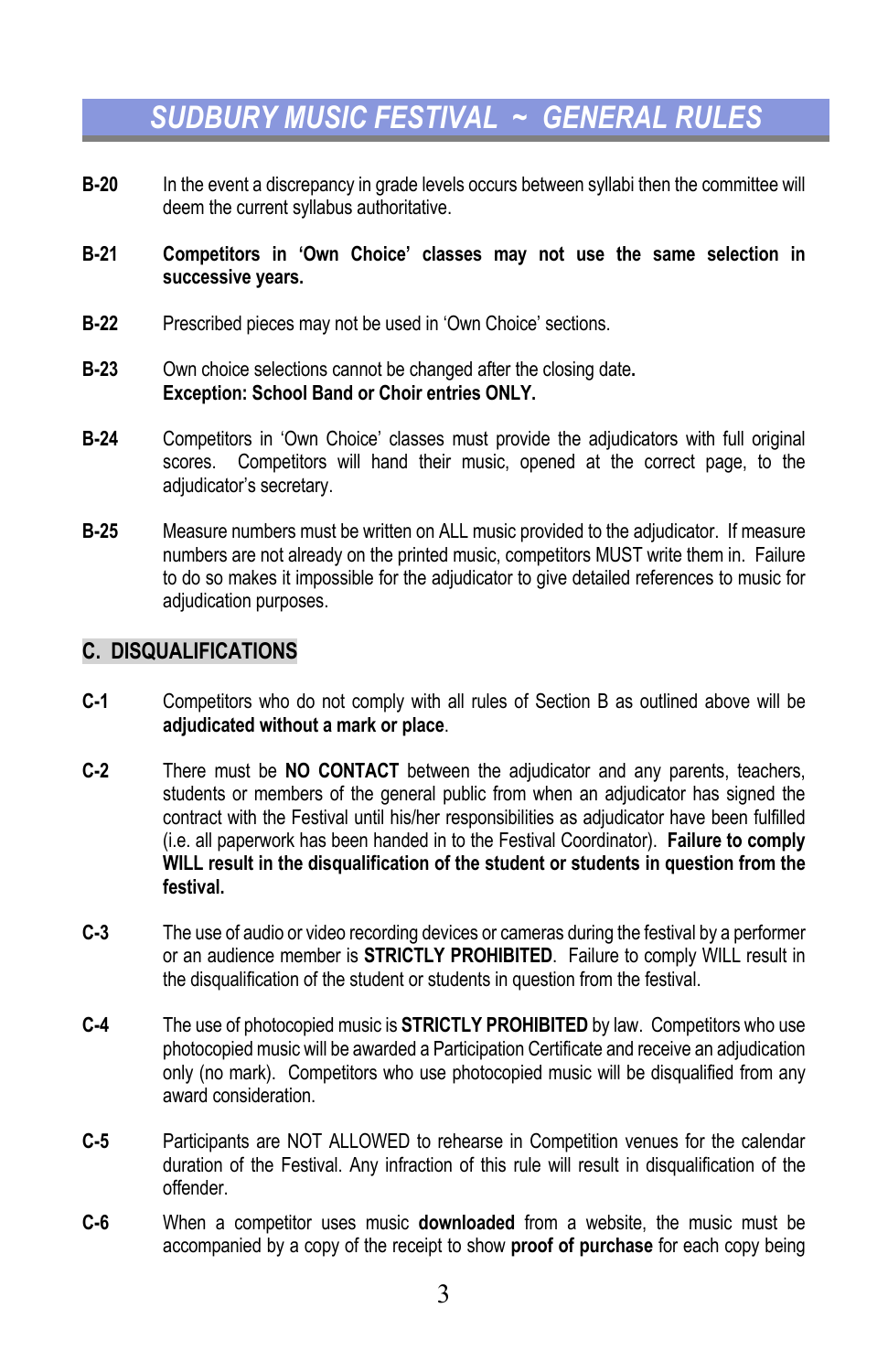used (i.e. performer(s) copy, adjudicator copy and if applicable, accompanist copy). If the music is downloaded from a public domain website then the name of the website must be **clearly indicated** as the resource. Failure to do so will result in disqualification and the performer(s) will receive a Participation certificate and an adjudication only (no mark) from the adjudicator.

### **D. APPLICATION PROCEDURE**

**D-1** Copies of the Official Syllabus may be obtained by visiting the Festival website at www.sudburymusicfestival.ca .

#### **D-2 ENTRY FEES CANNOT UNDER ANY CIRCUMSTANCES BE REFUNDED**.

- **D-3** Only those whose names appear on the entry form will be allowed to compete.
- **D-4** The Committee shall set the date by which entries must be received. ANY ENTRIES RECEIVED AFTER THE CLOSING DATE will be accepted only with the inclusion of a late fee of **\$10.00 PER CLASS**. The festival coordinator will determine the final date late entries can be submitted.

#### **E. PROGRAM PROCEDURE**

- **E-1** The Committee shall decide the order in which classes will be run during the Festival.
- **E-2** The Committee reserves the right to split any class deemed too large.
- **E-3** Competitors will receive notification in the mail of their performance dates and times prior to the start of the Festival.

## **F. CONCERNS, PROTESTS AND SUGGESTIONS**

- **F-1** Any minor concern or problem during a session must be directed to the ADJUDICATOR'S SECRETARY ONLY or the festival administrator if he/she is present.
- **F-2** Serious complaints must be made ONLY to the committee in WRITING during the Festival.
- **F-3** The Committee welcomes any constructive suggestions or criticisms IN WRITING from performers, teachers, parents or other interested persons. ALL comments will be considered and, where feasible and beneficial, implemented accordingly.

## **G. MARKING AND AWARD SYSTEMS**

**G-1** The Festival marking system is as follows: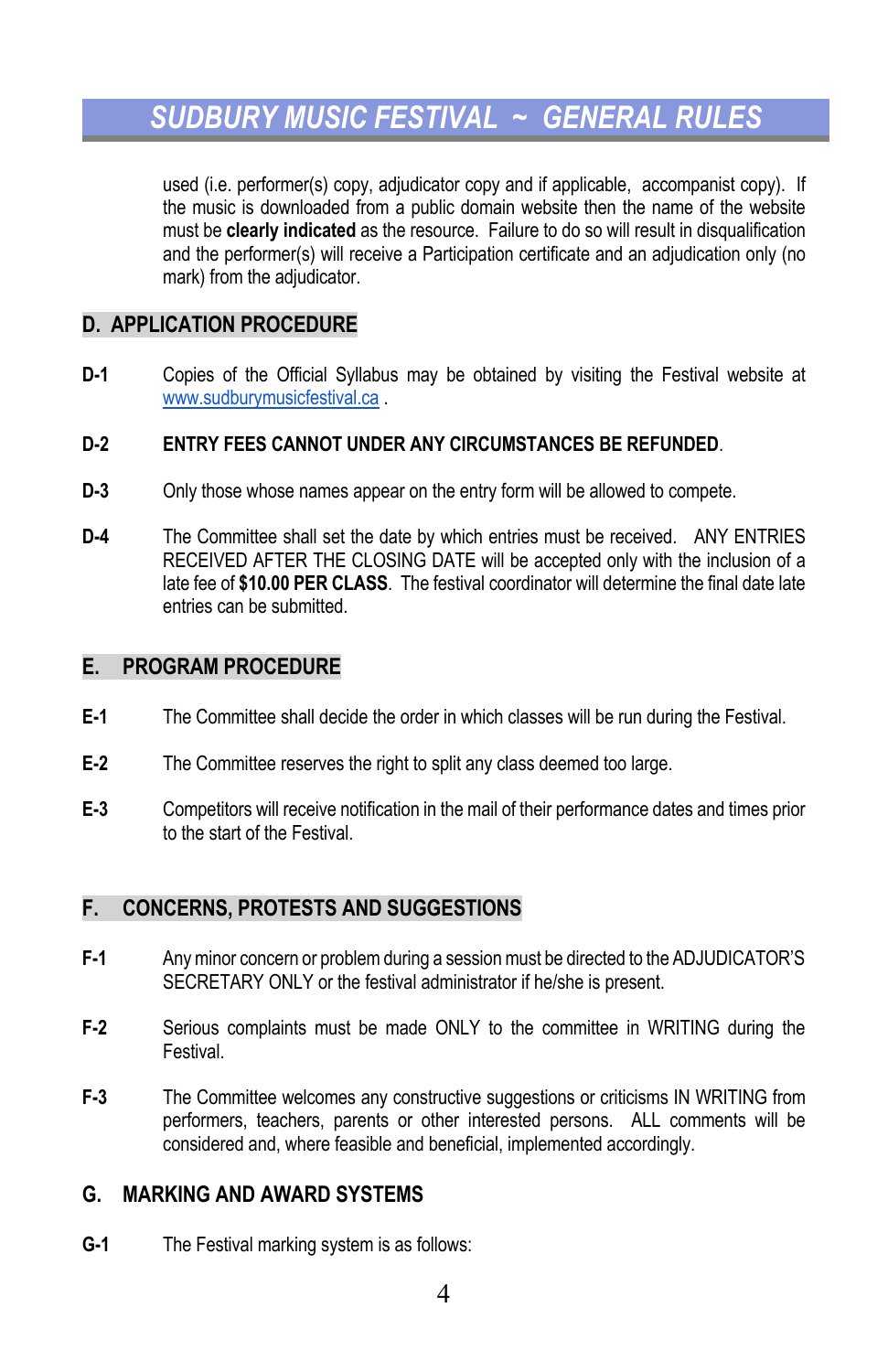#### **DIAMOND – 90+, GOLD 85-89, SILVER 80-84, BRONZE 75-79 All participants will receive a certificate with a sticker to reflect the mark assigned by the adjudicator.**

 $1<sup>st</sup>$ ,  $2<sup>nd</sup>$ , and  $3<sup>rd</sup>$  place marks will be announced at the end of every adjudication.

- **G-2** All eligible competitors, whether in solo or ensemble classes, will receive a mark for award considerations. However, announcement of marks is at each individual adjudicator's discretion at the time.
- **G-3** In order to preserve a high standard of performance in all classes, it shall be necessary for competitors to obtain an average of 85 and over to be considered for an award. The average is calculated from the THREE highest marks received by the participant. If the standard is not met, awards will be withheld regardless of the number of entries.
- **G-4** All marks and decisions of the adjudicator are final.
- **G-5 Monetary awards for solo performers will be distributed according to the following guidelines, which apply to ALL competitors in ALL divisions:**

**a) students competing in all eligible categories are required to perform in a minimum of three solo classes,**

**b) a placing of 1st, 2nd, or 3rd in at least three solo classes must be obtained**

**c) the student's top 3 solo marks will be averaged to determine placement for awards. An average of 85 and over is required. In the case of ties, the total number of classes entered, including ensemble work will be taken into consideration.** 

**d) in most divisions, awards are offered separately for ensemble performances**

**e) the festival also offers awards when money is available to students who are specifically mentioned by the adjudicator but that may not qualify under the guidelines listed above.**

**f) students must either attend the final concert OR have someone there to receive the award on their behalf. If the award letter and cheque is not accepted at the concert the award will be reverted to the award fund.**

**G-6** Please cash award cheques immediately following the festival. Award cheques not claimed and cashed before August 31 will revert to the Award Fund.

### **H. THE FINAL CONCERT**

**H-1** Competitors may be invited to perform at the final concert at the discretion of the adjudicator and in consultation with the Committee, without remuneration or payment for incidental expenses. The Committee will contact those who are to appear on the